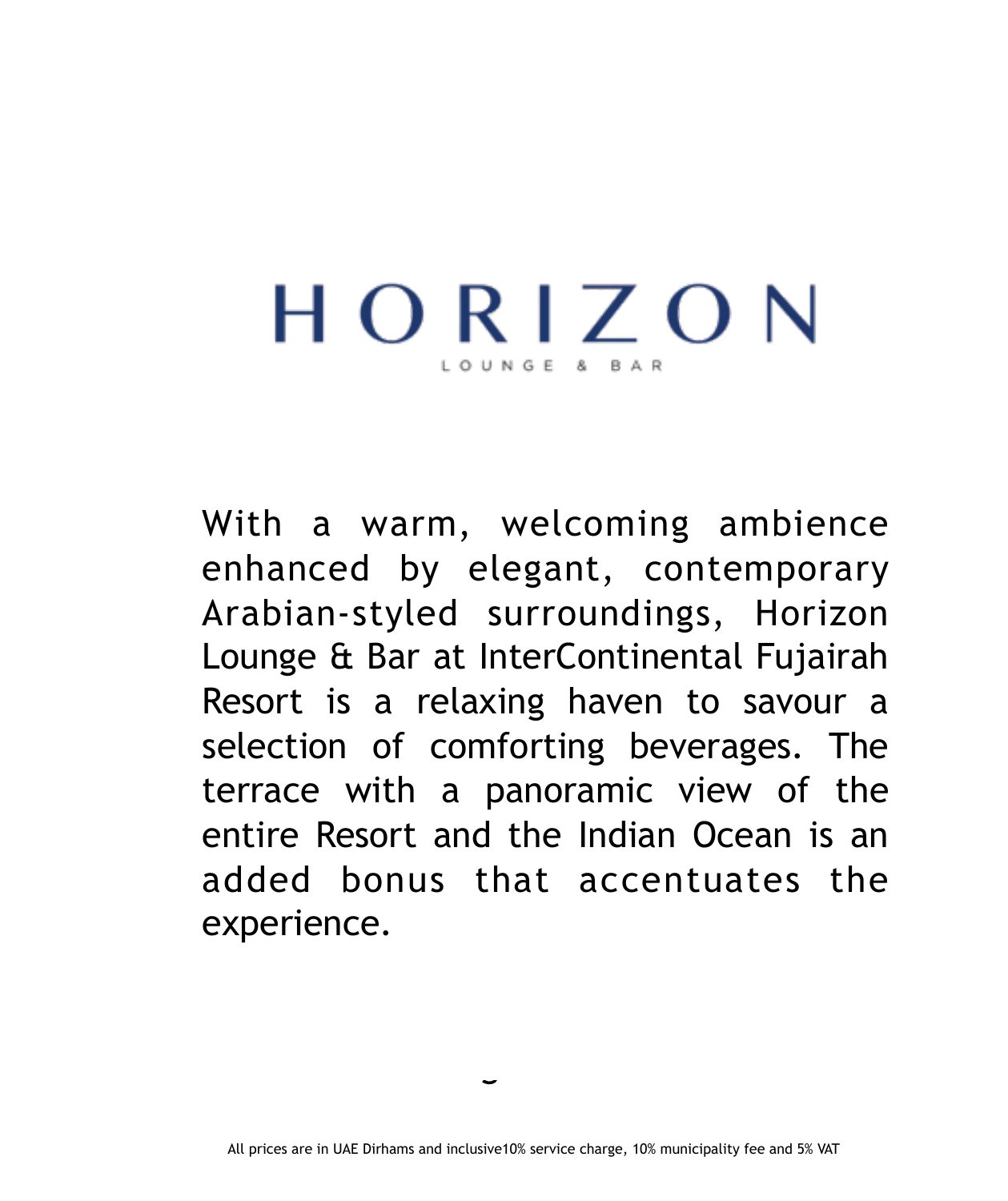#### All prices are in UAE Dirhams and inclusive 10% service charge, 10% municipality fee and 5% VAT

### **Arabiana 39**

Classic Pina Colada blended to perfection with dates and saffron ghee.

### **Sundowner 39**

Muddled fresh citrus fruits, sweetened with strawberry puree and topped off with effervescent Sprite.

### **Ginkgo 39**

A refreshing and lightly sour symphony of fresh lemon juice, ginger and agave. Topped off with fizzy water.

# Selection of Signature Cocktails

### **Horizon Express 59**

A uniquely complex union of aged whisky, Yuzu, egg white, vanilla and old-fashioned bitters topped off with a rich full-bodied wine.

### **Smoke on the water 59**

Our irresistible twist of the classic Negroni featuring premium gin, Aperol and Godo Umeshu with couple of dashes of homemade plum bitters, smoked to perfection.

### **Taikun 59**

Dedicated to Asian cuisine lovers, a slightly spicy and sour cocktail made with sake, melon liqueur, citrus and wasabi.

### **Cradle of Life 59**

When thinking of the perfect Tiki cocktail, our exotic Cradle of Life is all you need. Our creation comes with three different rums, three different juices and a splash of Grenadine.

### **Deep Purple 59**

A reinvented Pisco Sour! Try our perfectly balanced and refreshing mix of Tonka beans infused Greek brandy, lime, homemade blackberry shrub, vanilla and egg white.

### **Mockingbird 59**

A strong yet smooth combination of vodka, whisky, tequila, Southern Comfort and homemade grape shrub, balanced with fresh lime and aloe vera juice.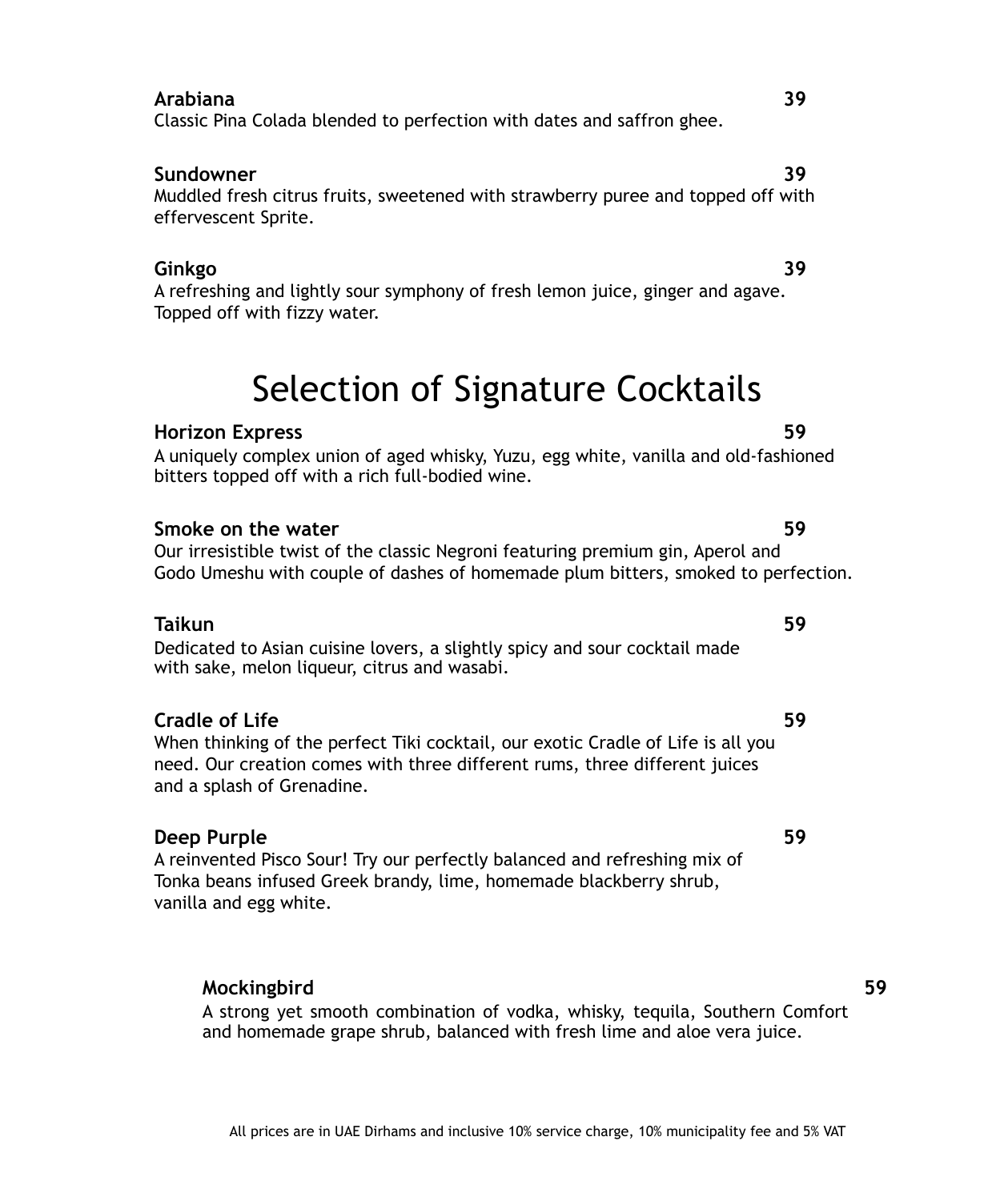#### **Festina Lente 59**

"Make haste slowly" featuring premium wheat bourbon, Aperol, passion fruit, citrus, Pamplemousse Rose and egg white.

#### **Sicario 59**

A beautiful twist to the inevitable classic margarita using jalapeno-infused 100% Blue Agave Silver Tequila, orange liqueur and passionfruit with Togarashi spice.

#### **Starstruck 59**

Since everybody wants to be starstruck when thinking of something beautiful, you must try this beautiful fusion of vanilla vodka, Baileys, coconut and pineapple.

#### **IC Mudslide 59**

Who needs ice cream, when you can have this masterpiece made with vodka, Kahlua, Baileys and cream, blended to perfection with vanilla ice cream.

#### **2020 59**

A crisp and sharp combination originating from the Maldives, featuring this stirred cocktail with premium gin, Pimm's Liqueur and lychee juice.

#### **Lagarita 149**

Sharing is caring! Try our oversized frozen margarita that comes with a bottle of Corona for double the indulgence. This cocktail is good for 2 people.

#### **Curious Crusta 59**

For all the brandy lovers, a cocktail made using premium brandy, Maraschino Luxardo, orange liqueur, citrus, agave and a few dashes of Pimento Dram bitters.

#### **Lily 59**

A beautiful alchemy of Jack Daniel's, Amaretto, Brown Crème de Cacao and citrus, finished with a splash of Dry Prosecco.

# Angels Share Barrel Aged Classic Cocktails

Did you know that Angels Share is the cause for the loss of about 2% of the total volume of alcohol per year?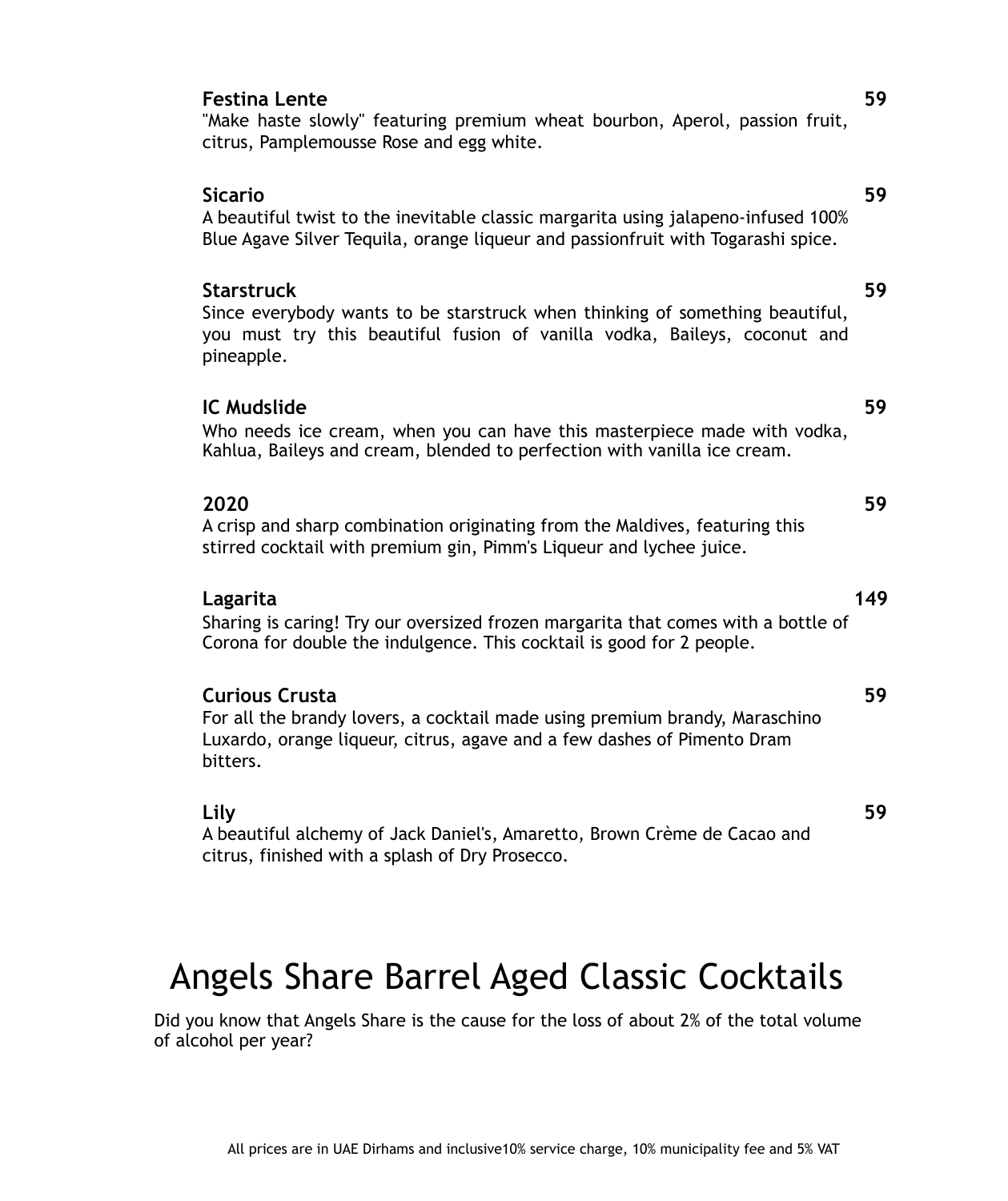### **Old Godfather 60**

A sweet but potent after-dinner cocktail favourite of Marlon Brando, truly a cocktail you can't refuse.

### **Aged Negroni 60**

A 150 year old classic cocktail aged in a barrel.

# Worldly Classic Cocktails

### **Martini 55**

A legacy cocktail with an air of refined panache, the Martini should be stirred and never shaken to retain its clarity and composure. After all, it is suave and debonair, crisp and dry.

#### **Negroni 55**

This iconic appetitive is the very definition of balance and simplicity. It's sweet yet bitter, and most certainly timeless, still served today the way Mr. Negroni intended.

### **Daiquiri 55**

A sweet and sour delight steeped in history, the Daiquiri been quenching thirsts and serving as an inspiration to authors for more than 100 years.

### **Old-Fashioned 55**

Emanating from the 19th century, the Old-Fashioned formed the basis from which all other cocktails were born. This classic drink is bold and mastered here the old-fashioned way.

### **Margarita 55**

Esquire magazine first described her to the world as 'lovely to look at' in 1953. The Margarita is the perfect combination of sweet, salty, sour and bitter.

### **Caipirinha 55**

Made from a raw sugarcane spirit that once sparked a revolution. Traditionally flavoured with muddled limes, the Caiparhinha is potent, light and refreshing.

# Gin & Tonic Story

### **Hendricks (44%) 50**

Yang and Scottish! Hendricks was launched in 1999 and after 4 years, The Wall Street Journal described Hendricks as the "Best Gin in the World". Premium Indian tonic over ice, garnished with cucumber.

#### All prices are in UAE Dirhams and inclusive 10% service charge, 10% municipality fee and 5% VAT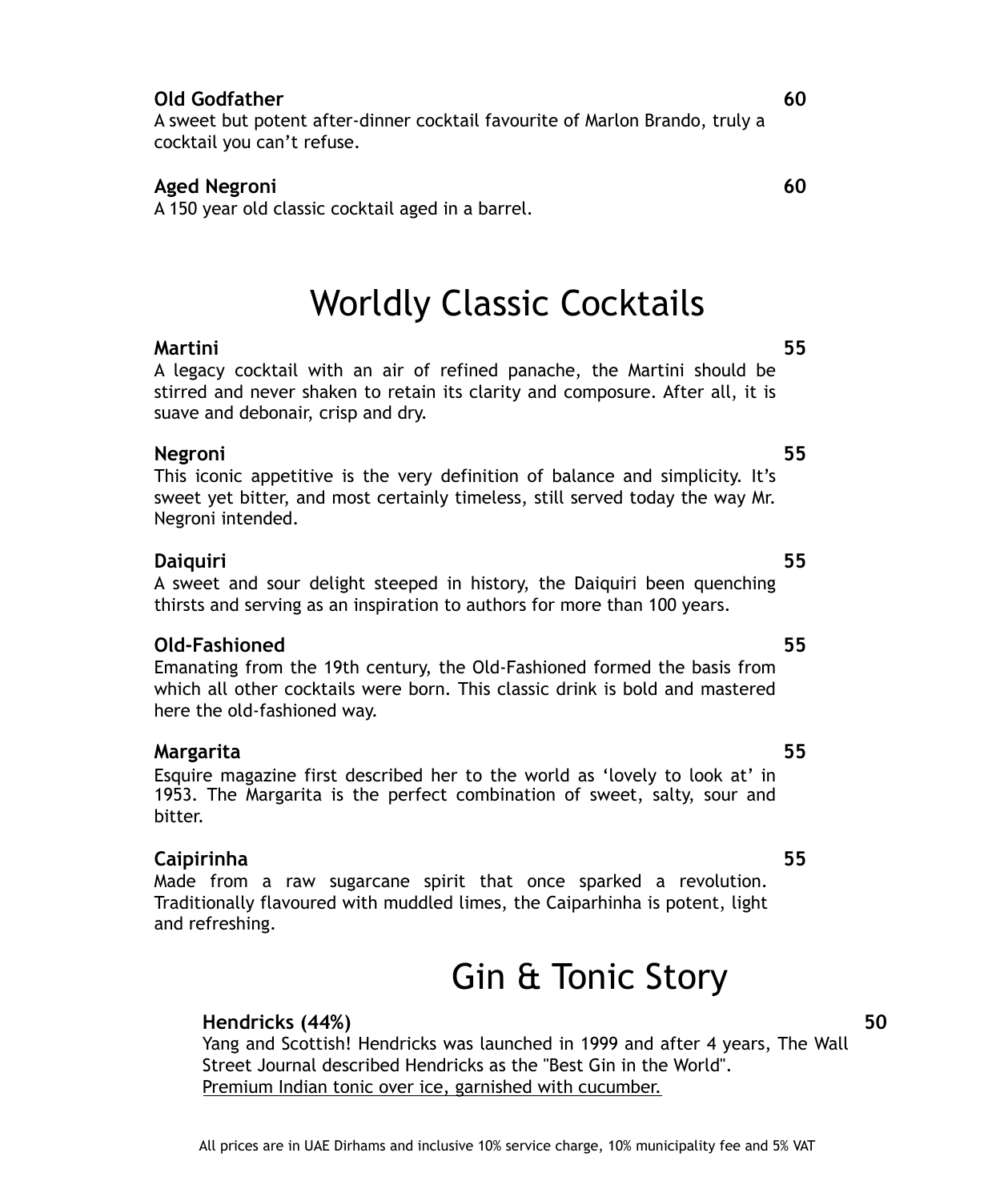#### **Tanqueray 10 (47,3%)** 50

Tanqueray No. 10 gets its name from being made in Tanqueray's number ten still, and is affectionately referred to as "Tiny Ten". This small still was used as an experimental run still at the distillery before becoming the key still for Tanqueray 10.

Premium Indian tonic and fresh grapefruit

#### **Beefeater (40%) 40**

Beefeaters, who were the Yeomen Warders of Her Majesty's Royal Palace and Fortress, were the ceremonial guards of the Tower of London. Beefeaters consumed broths made of beef, which were described as rich and hearty, the reason behind their interesting name.

Premium Indian tonic and a slice of lemon.

#### **Botanic Ultra-Premium (45%) 50**

Botanic Ultra-Premium London Dry Gin is produced by winemakers William & Humbert to a higher strength than their standard Premium London Dry Gin. It's made with some rather intriguing botanicals, including mandarin, almond and Buddha's Hand - a type of citrus fruit. The bottle is rather interesting too - it's almost a cube!

Premium Indian tonic and a slice of orange

#### **Gin Mare (42,7%) 60**

Gin Mare opens the door to a new variety of gins, with a novel Pan-Mediterranean concept that unites the different cultures around this sea, representing their botanical stars, such as arbequina olives, thyme, basil and rosemary.

Premium Indian tonic and slice of lemon.

#### **The Botanist Islay Dry (46%)** 60

The Botanist Gin is a progressive exploration of the botanical heritage of sle of Islay. 22 hand-picked local botanicals delicately augment nine berries, barks, seeds and peels during an achingly slow distillation. This first and only Islay Dry Gin is a rare expression of the heart and soul of our remote Scottish island home.

All prices are in UAE Dirhams and inclusive10% service charge, 10% municipality fee and 5% VAT

Premium Indian tonic, a drop of Laphroig whiskey, and smoke on the top.

### **Saffron (40%) 40**

Saffron Gin comes from a recipe rediscovered in the Boudier archives. Saffron Gin is the result of an alliance between Great Britain for its London Dry Gin, India for its spice used extensively in cooking and in religious ceremonies, and French know-how developed by Gabriel Boudier. This original product with exotic notes is manufactured entirely in Dijon. Premium Indian tonic and a slice of orange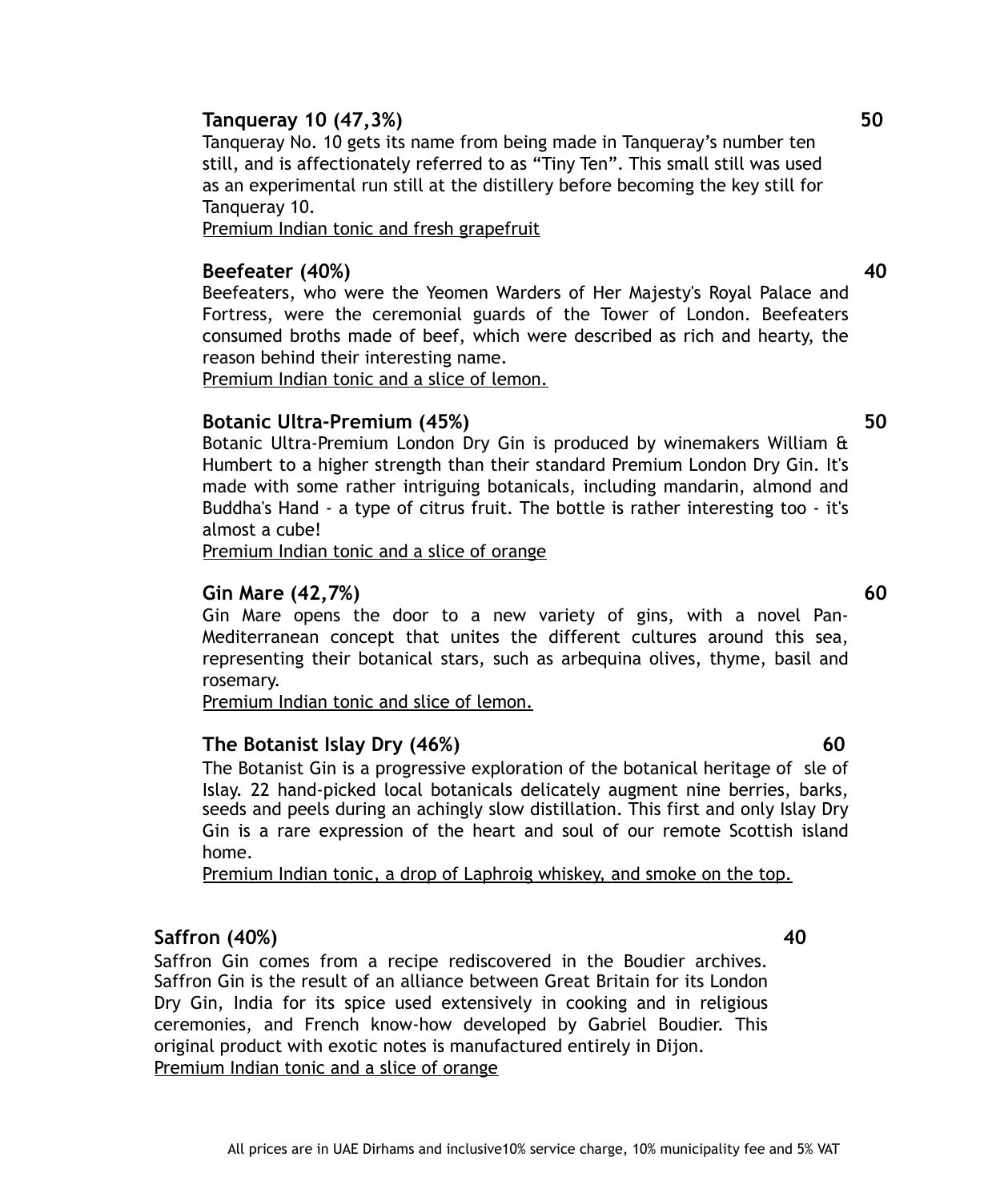#### **Plymouth Navy Strength (57%) 50**

For almost 200 years, Her Majesty's Naval Fleet and Plymouth Navy Strength were inseparable, with no ship leaving port without a bottle on board. Plymouth Gin is a protected geographical Indication that pertains to any gin distilled in Plymouth, England.

Premium Indian tonic and a slice of lemon

#### **Berkeley Square (46%) 75**

Berkeley Square London Dry Gin is the 'single malt' of the gin world. 250 years of dedication, expertise and craftsmanship have gone into the making of Berkeley Square, to craft a complex and refined gin of exceptional quality. Distilled in a traditional pot still and infused using our 'bouquet garni' distillation method, with a blend of hand-picked botanicals, including basil, lavender and kaffir lime leaves, Berkeley Square is the ultimate gin for the discerning drinker.

Premium Indian tonic and a slice of lemon

#### **Bombay Sapphire (47%)** 40

Bombay Sapphire's story begins with Thomas Dakin in 1761. At the age of 24, Dakin purchased a site with potential for distilling on Bridge Street in Warrington. In doing so, he established one of the first major distilleries outside of London. Warrington may seem an unusual choice nowadays, but in it's hey day the city's access to the port of Liverpool made it the ideal location to start a distilling empire.

Premium Indian tonic and lemon

#### **Bulldog (40%) 40**

It is difficult to trace where the name itself came from. There have been claims that because the year it was released, 2006, was the Chinese Year of the Dog, they named it after a breed of dog, whilst others claim that it is named after the famous British canine as a representation of the British spirit and symbol of the nature of this gin. The website reads that it was a reference to Winston Churchill. The mystery remains unsolved. Premium Indian tonic, star anise and a slice of lemon

#### **London No 3 (46%) 75**

The name No.3 refers to the address in St James's Street, London: its home since 1698! No.3 was created to be the last word in gin for a Dry Martini. With juniper at its heart, it unashamedly celebrates the integrity and character of a classic London Dry Gin: six perfectly balanced botanicals distilled in traditional copper pot stills.

Premium Indian tonic and a slice of grapefruit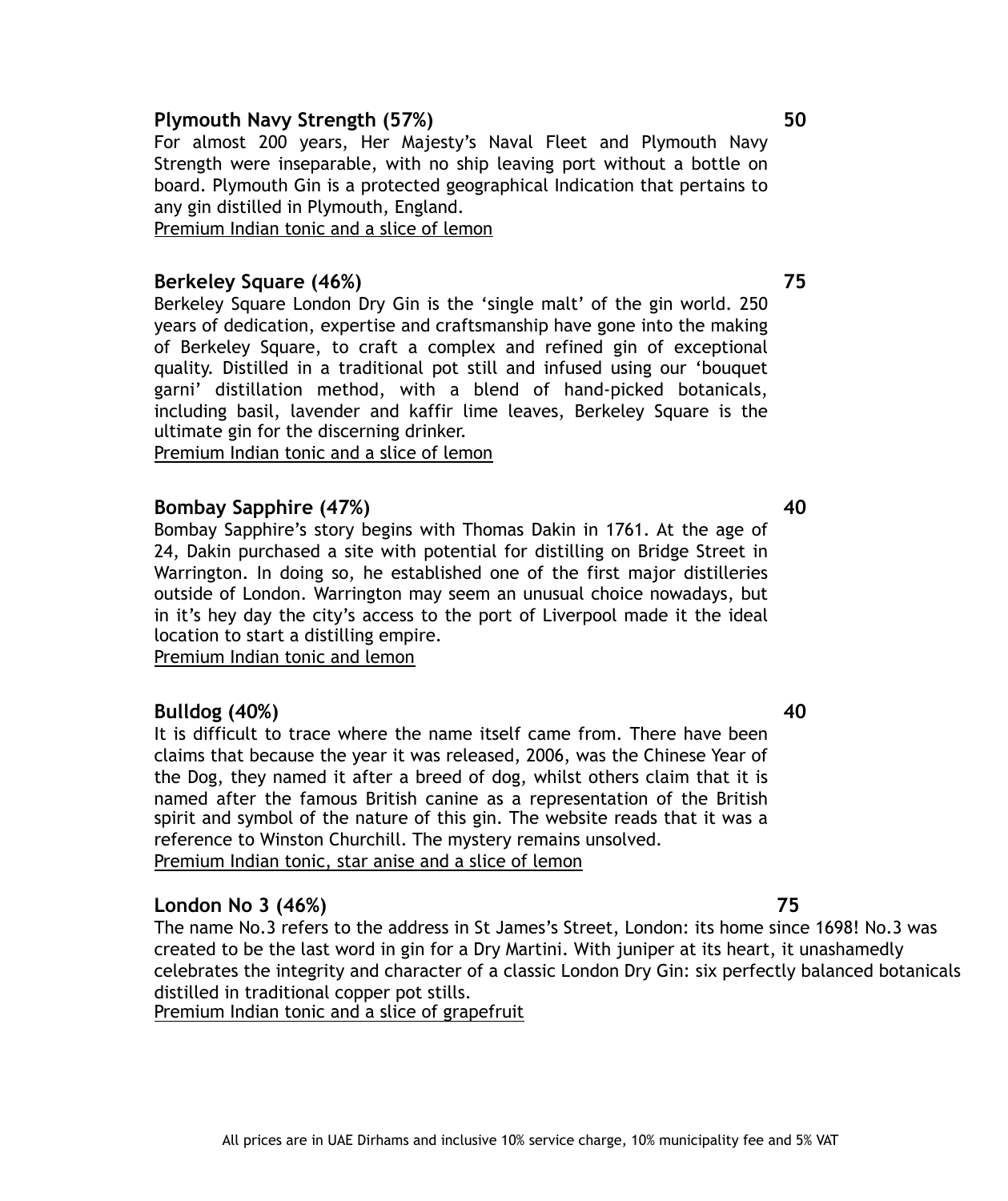#### **Hayman's Old Tom (40%) 50**

Hayman's Old Tom Gin is a botanically intensive and lightly sweet gin. Particularly popular in the 19th Century, Old Tom Gins tend to deliver a generally sweeter flavour profile, resulting in a distinctive cocktail experience. Hayman's Old Tom is no different and for fans of the style, it's one of the best ones out there! Premium Indian tonic and a fresh lemon curl

### **Eden Mille Golf (42%)** 60

Golf Gin is the gin for golfers all over the country. It was created in 2016 by Eden Mill in homage to the spirit of golf in St Andrews. Premium Indian tonic, a slice of orange and star anise

#### **Ungava (43,1%) 60**

The first thing that anyone notices about Ungava Gin is the colour. That electric neon yellow colour. The colour is from the infusion of the six arctic plants that make up Ungava's unique botanical bill. The base spirit is local corn and the six arctic botanicals range from the relatively common— Rosehips for example, and the go all the way to the obscure such as the Bakeapple or Labrador Tea. Premium Indian tonic and a dash of almond syrup

#### **Dictador Columbian Aged Black (43%) 75**

The base spirit for this Colombian gin is made from a neutral spirit distilled up to five times from sugarcane. The berries, botanicals, spices and citrus peels, when combined with the ageing process, merge to create this unique gin. To give an extraordinary smoothness to this Colombian Treasure Gin, we place the spirit in oak barrels previously used to age our Dictador rums for 35 weeks. Premium Indian tonic, a slice of lemon and black paper

# Wine by the Glass

## **White wine**

| Pinot Grigio, Santepietre, Italy                | 50  |
|-------------------------------------------------|-----|
| Chardonnay, Koonunga Hill, Penfolds, Australia  | 60  |
| Sauvignon Blanc, Monkey Bay, New Zealand        | 70  |
| Riesling, Private Bin, Villa Maria, New Zealand | 70. |

### **Red wine**

| Bourgogne Pinot Noir, La Vignée, Bouchard Père et Fils, France | 80 |
|----------------------------------------------------------------|----|
| Chianti Vernaiolo DOCG, Rocca delle Macie, Italy               | 55 |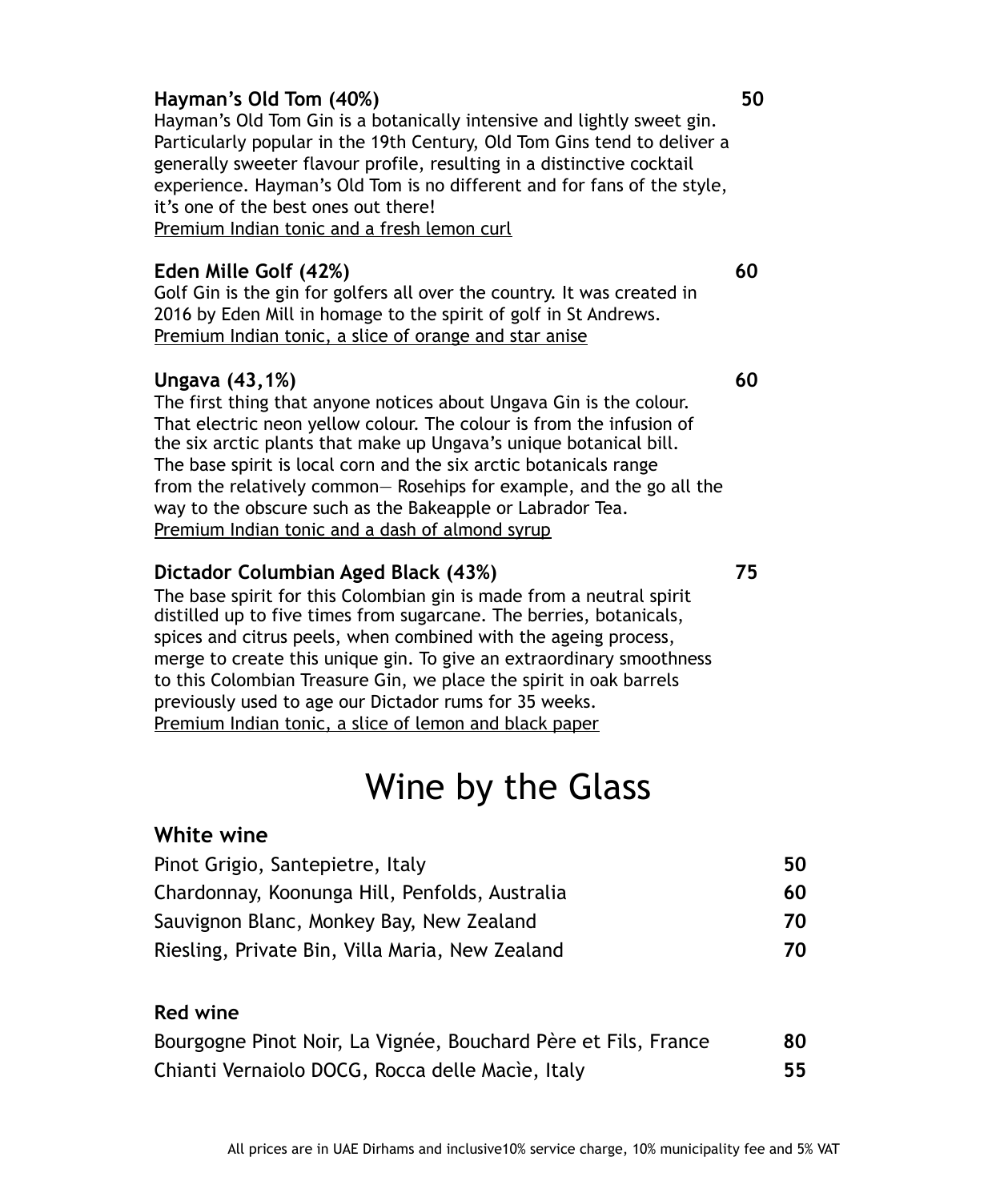| Shiraz / Cabernet, Koonunga Hill, Penfolds, Australia           | 60 |    |
|-----------------------------------------------------------------|----|----|
| Cabernet Sauvignon, Bodega Luigi Bosca, Argentina               | 80 |    |
| Rosé                                                            |    |    |
| Rosé d'Anjou, Chemin des Sables, Sauvion et Fils, France        | 70 |    |
| Champagne                                                       |    |    |
| Taittinger Brut Réserve NV, France                              | 99 |    |
| Moët & Chandon Brut Imperial, France                            | 99 |    |
| Sparkling wine                                                  |    |    |
| Prosecco DOCG Valdo Millesimato, Italy                          | 60 |    |
| Valdo Rosé Brut, Italy                                          | 60 |    |
| <b>Fortified wine</b>                                           |    |    |
| Puerto Fino, Solera Reserva, Emilio Lustau, Spain               | 50 |    |
| Pedro Ximenez, San Emilio, Solera Reserva, Emilio Lustau, Spain | 60 |    |
| Taylor's 10-year-old Tawny, Portugal                            | 70 |    |
| <b>Beer</b>                                                     |    |    |
| Hoegaarden                                                      |    | 38 |
| Franziskaner 0.5l                                               |    | 45 |
| Corona                                                          |    | 38 |
| Asahi                                                           |    | 40 |
| Amstel Light                                                    |    | 40 |
| Heineken                                                        |    | 38 |
| Almaza                                                          |    | 38 |

Spirits

**Whisky Single malt Scotch whisky**  Glenmorangie Original **60** 

Strongbow Cider **42**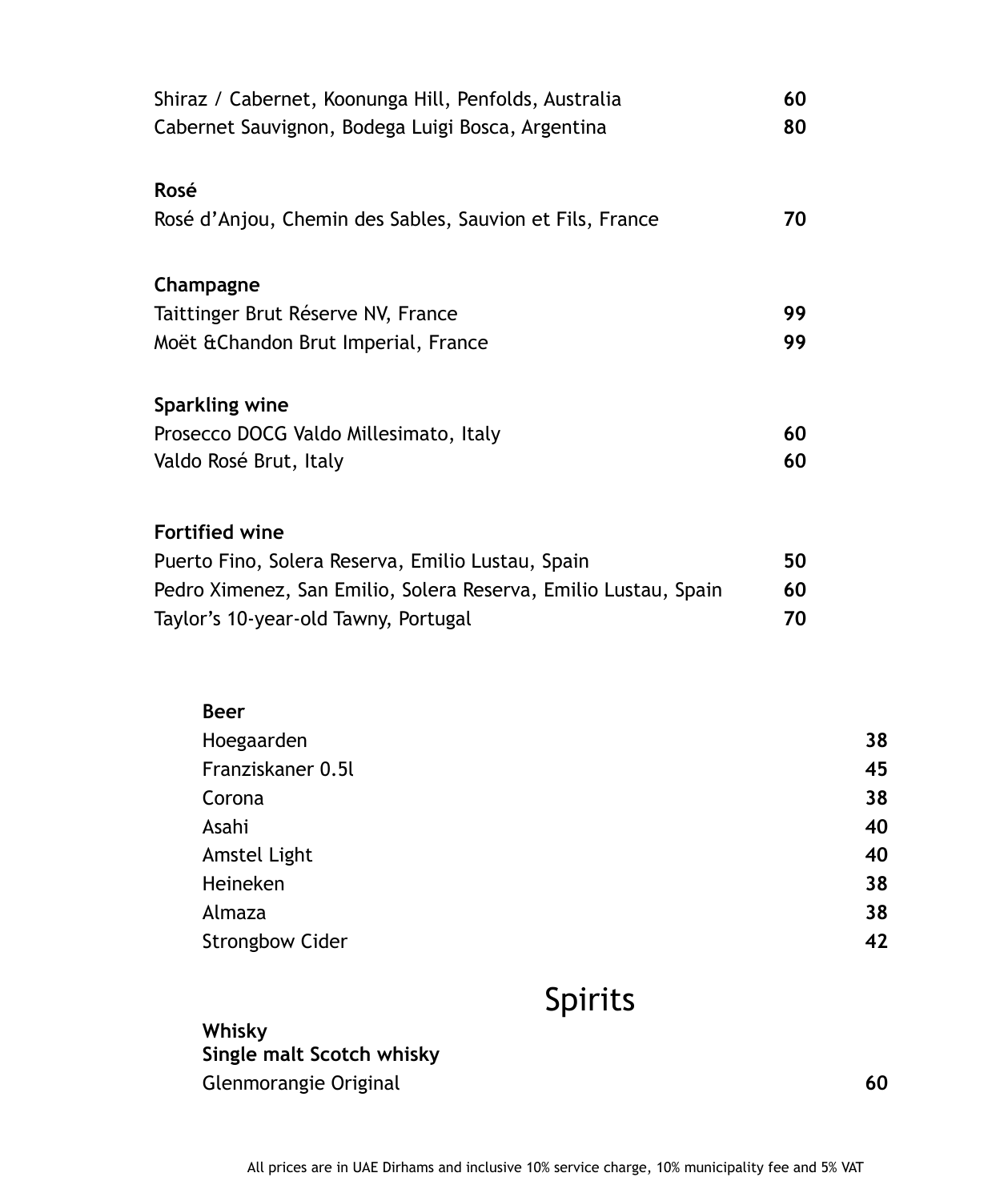| Glenmorangie Nectar D'Or        | 80  |
|---------------------------------|-----|
| The Macallan 12 YO              | 60  |
| The Macallan 21 YO              | 170 |
| Singleton 12 YO                 | 60  |
| Nikka Whisky                    | 60  |
| Cardhu 12YO                     | 70  |
| Glenfiddich 12 YO               | 60  |
| Glenfiddich 18 YO               | 70  |
| <b>Talisker Storm</b>           | 70  |
| Ardbeg 10 YO                    | 60  |
| Laphroaig 10 YO                 | 60  |
| <b>Blended whisky</b>           |     |
| Johnnie Walker Black Label      | 55  |
| Johnnie Walker Blue Label       | 130 |
| Chivas Regal 12 YO              | 60  |
| Chivas Regal 18 YO              | 70  |
| Royal Salute                    | 120 |
| Bourbon American & Irish whisky |     |
| <b>Jack Daniel's</b>            | 55  |
| Jack Daniel's Single Barrel     | 70  |
| <b>Woodford Reserve</b>         | 60  |
| Maker's Mark                    | 60  |
| <b>Bulleit Bourbon</b>          | 60  |
| Jim Bean                        | 50  |
| Jim Bean Black                  | 50  |
| Knob Greek                      | 70  |
| <b>Bushmills Original</b>       | 50  |
| John Jameson                    | 50  |
| <b>Vodka</b>                    |     |
| Stolichnaya Premium             | 50  |
| Russian Standard                | 50  |
| <b>Absolut Blue</b>             | 50  |
| <b>Absolut Citron</b>           | 50  |
| Belvedere                       | 50  |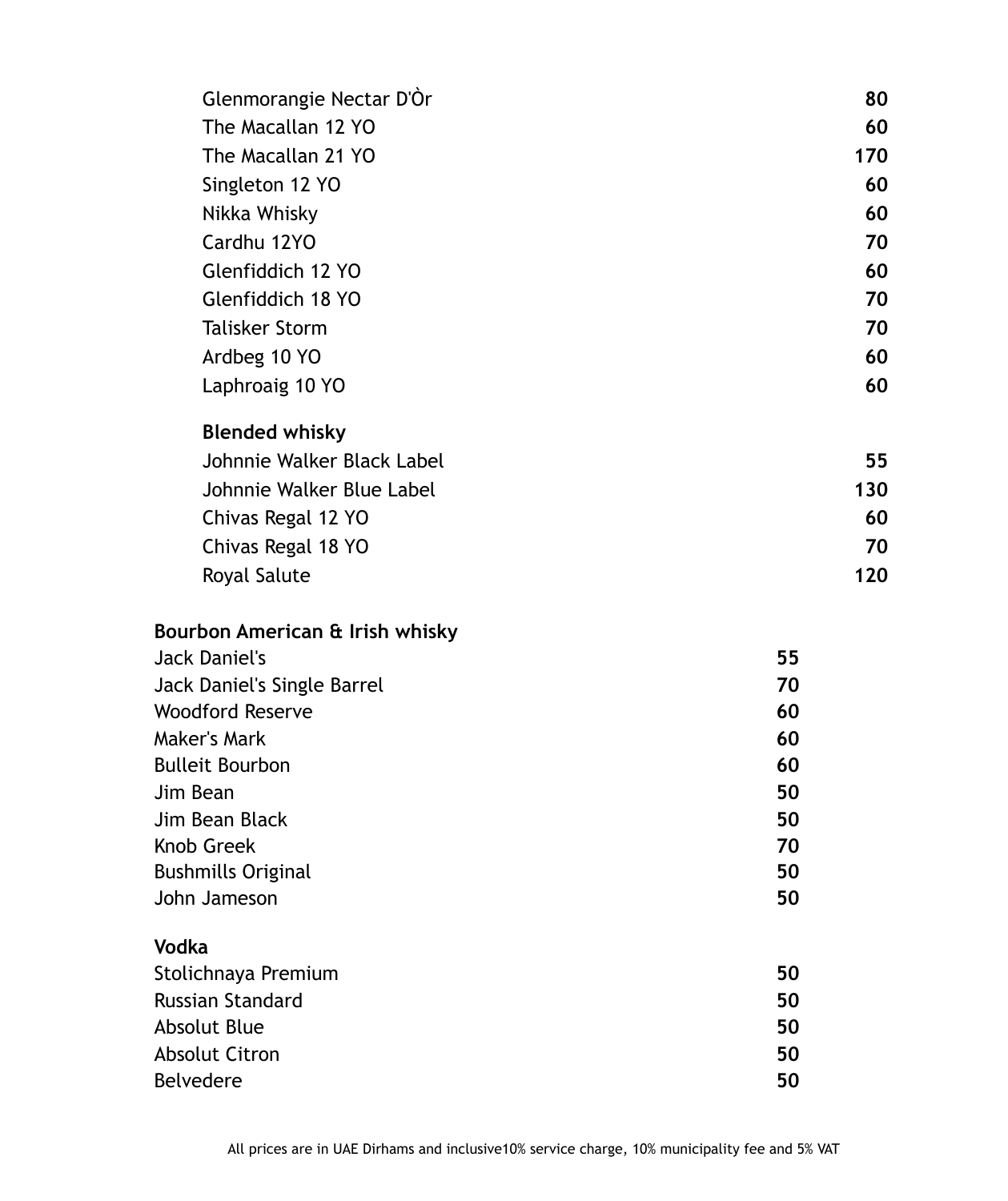| <b>Grey Goose</b>             | 60  |    |
|-------------------------------|-----|----|
| Ciroc                         | 50  |    |
| Beluga Noble                  | 80  |    |
| Beluga Gold                   | 101 |    |
| Gin                           |     |    |
| <b>Hendricks</b>              | 55  |    |
| Tanqueray 10                  | 55  |    |
| Beefeater                     | 50  |    |
| <b>Botanic Ultra-Premium</b>  | 55  |    |
| <b>Gin Mare</b>               | 55  |    |
| The Botanist Isly Dry         | 50  |    |
| Saffron                       | 50  |    |
| Ply Mouth Navy Strength       | 50  |    |
| <b>Berkeley Square</b>        | 60  |    |
| <b>Bombay Sapphire</b>        | 50  |    |
| <b>Bulldog</b>                | 50  |    |
| London No 3                   |     | 60 |
| Hayman's Old Tom              |     | 50 |
| Eden Mille Golf               |     | 60 |
| Ungava                        |     | 60 |
| Dictador Columbian Aged Black |     | 90 |
| Rum & Cachaça                 |     |    |
| Zacapa 23 YO                  |     | 80 |
| Bacardi Carta Blanca          |     | 50 |
| Bacardi 8 Años                |     | 60 |
| Cachaça 51                    |     | 50 |
| Cachaça Pitu                  |     | 50 |
| <b>Gosling's Black Seal</b>   |     | 50 |
| Havana Club Añejo 3 Años      |     | 50 |
| Havana Club Añejo 7 Años      |     | 60 |
| Malibu                        |     | 50 |
| Pyrat XO                      |     | 60 |
| Tequila & Mezcal              |     |    |
| Mezcal Lajita                 |     | 50 |
| Olmeca Tequila Blanco         |     | 50 |
|                               |     |    |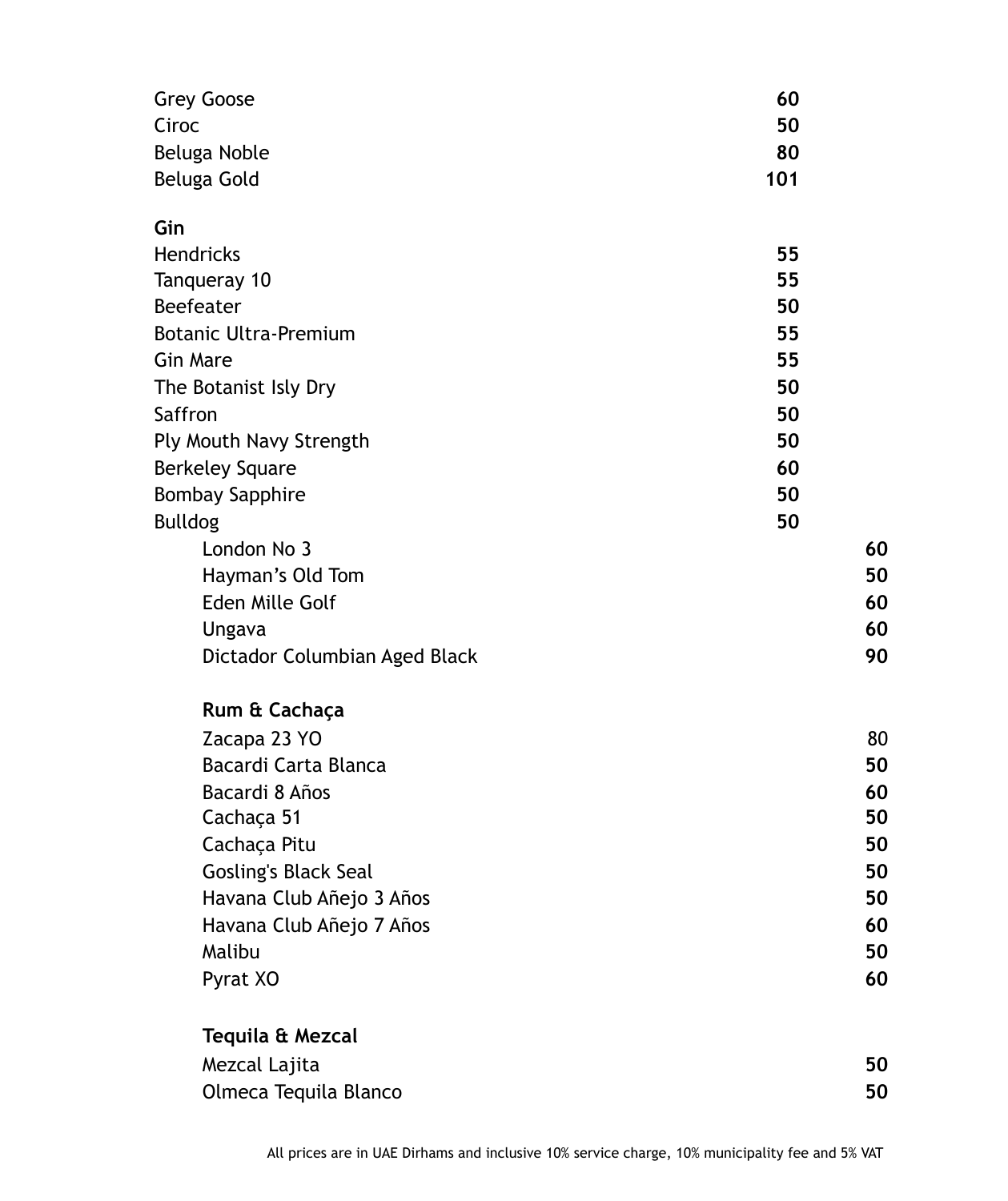| Olmeca Tequila Gold                        |     | 50  |
|--------------------------------------------|-----|-----|
| Olmeca Tezon                               |     | 60  |
| <b>Patron Silver</b>                       |     | 50  |
| Patrón XO Café                             |     | 50  |
| Patron Anejo                               |     | 60  |
| <b>Cognac Brandy Calvados</b>              |     |     |
| Calvados Boulard Pays D'Auge               |     | 50  |
| Remy XO                                    |     | 120 |
| Metaxa 5*                                  |     | 50  |
| Hennessy V.S.                              |     | 50  |
| Hennessy V.S.O.P.                          |     | 60  |
| Hennessy X.O.                              |     | 90  |
| <b>Hennessy Paradis</b>                    | 455 |     |
| Martell VSOP                               | 60  |     |
| Martell XO                                 | 110 |     |
| Martell Création                           | 240 |     |
| Liqueurs & Vermouth                        |     |     |
| Martini (Bianco, Extra dry, Rosso, Rosato) | 40  |     |
| <b>Noilly Prat</b>                         | 40  |     |
| Aperol                                     | 40  |     |
| Campari                                    | 40  |     |
| Pimms NO. I                                | 40  |     |
| Disaronno Amaretto                         | 40  |     |
| <b>Baileys Original</b>                    | 40  |     |
| Frangelico                                 | 40  |     |
| Kahlua                                     | 40  |     |
| Pernod                                     | 40  |     |
| Ricard                                     | 40  |     |
| Sambuca Romana White                       | 40  |     |
| Sambuca Caffee Molinari                    | 40  |     |
| Southern Comfort                           | 40  |     |
| <b>Jägermeister</b>                        | 40  |     |
| Midory Melon                               | 40  |     |
| Cointreau                                  | 40  |     |
| Drambuie                                   | 40  |     |
| <b>Archers Peach Schnapps</b>              | 40  |     |
|                                            |     |     |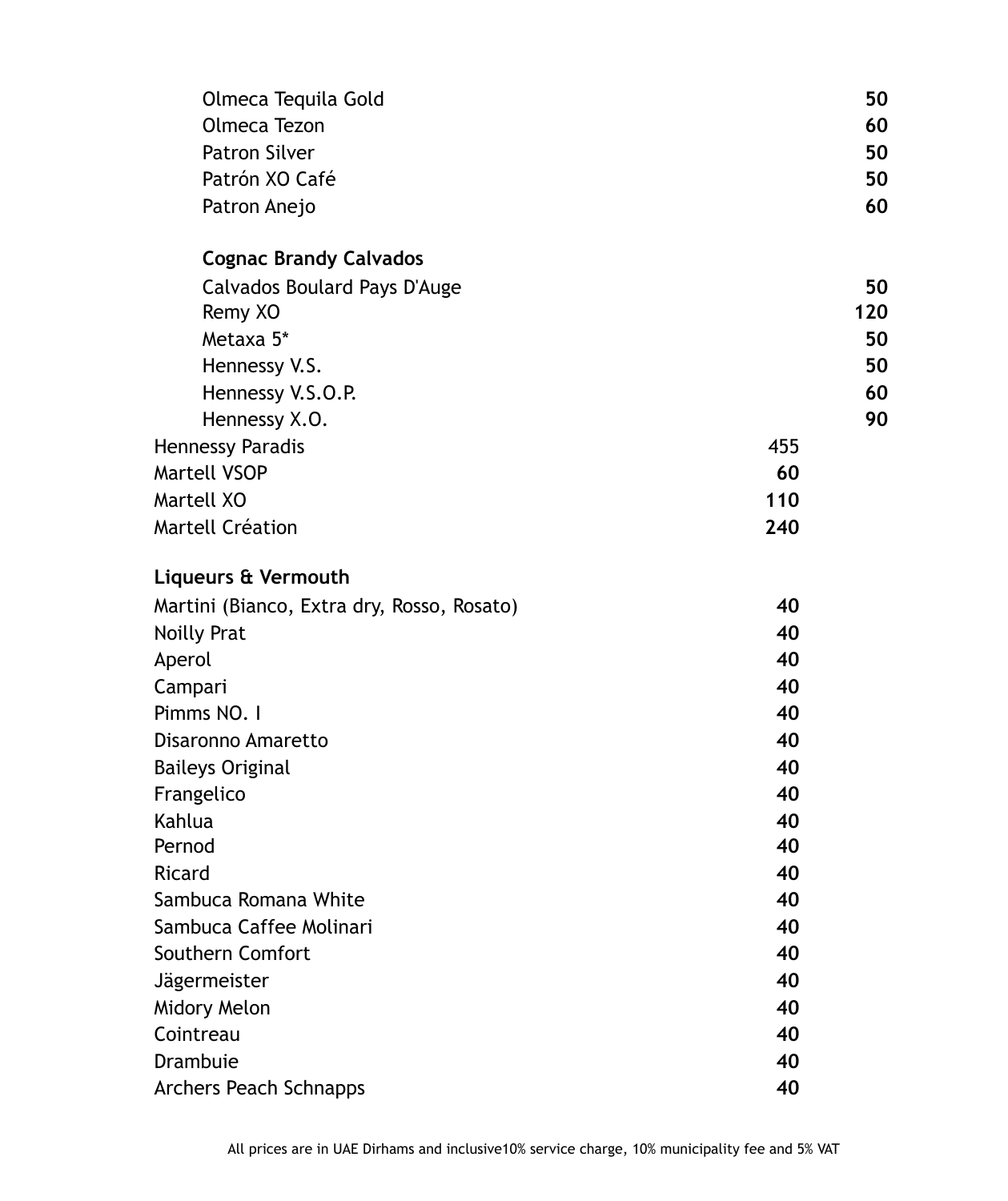| Cynar                             | 40 |
|-----------------------------------|----|
| Fernet Branca                     | 40 |
| Chambord                          | 40 |
| <b>Grand Marnier Cordon Rouge</b> | 40 |
| Limoncello del Sole               | 40 |
| Maraschino Luxardo                | 40 |
| Tia Maria                         | 40 |
| Benedictine                       | 40 |
| Galliano Vanilla                  | 40 |

# Beverage

### **Water**  San Pellegrino 0.5 L **25** San Pellegrino 1 L Acqua Panna 0.5 L **25** Acqua Panna 1 L **35 Soft drinks**  Coke, Diet Coke **22** Sprite, Fanta, Tonic, Ginger Ale, Club Soda **Energy drink**  Red Bull **35 Fresh juices 35**  Variety of fresh juices upon availability **Coffee**  Espresso **25**  Espresso decaffeinated **25**  Double espresso decaffeinated **30**  Double espresso **30**  Espresso macchiato **25**  American coffee **25**  Cappuccino **30**  Coffee latte **30**  Frappuccino **30**  Coffee mocha **30**  Turkish coffee **35**